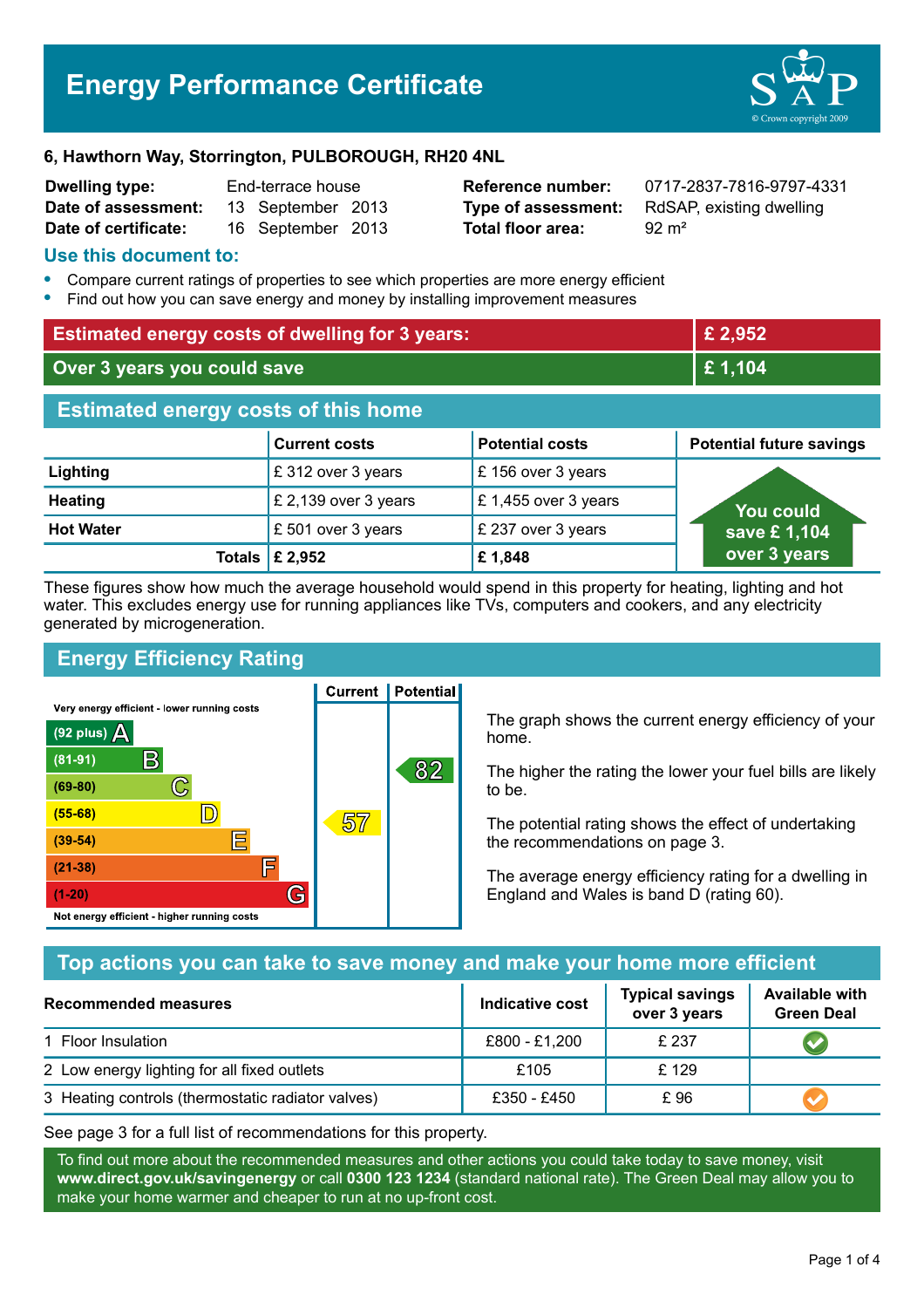**Energy Performance Certificate**

| <b>Element</b>        | <b>Description</b>                                   | <b>Energy Efficiency</b> |
|-----------------------|------------------------------------------------------|--------------------------|
| Walls                 | Cavity wall, filled cavity                           | ★★★★☆                    |
|                       | Timber frame, as built, partial insulation (assumed) | ★★★☆☆                    |
| Roof                  | Pitched, 100 mm loft insulation                      | ★★★☆☆                    |
|                       | Pitched, limited insulation (assumed)                | ★☆☆☆☆                    |
| Floor                 | Solid, no insulation (assumed)                       |                          |
|                       | To external air, no insulation (assumed)             |                          |
| <b>Windows</b>        | Fully double glazed                                  | ★★★☆☆                    |
| Main heating          | Boiler and radiators, mains gas                      | ★★★★☆                    |
| Main heating controls | Programmer and room thermostat                       | ★★★☆☆                    |
| Secondary heating     | None                                                 |                          |
| Hot water             | From main system                                     | ★★★☆☆                    |
| Lighting              | No low energy lighting                               | *****                    |

#### **Summary of this home's energy performance related features**

Current primary energy use per square metre of floor area: 255 kWh/m² per year

The assessment does not take into consideration the physical condition of any element. 'Assumed' means that the insulation could not be inspected and an assumption has been made in the methodology based on age and type of construction.

#### **Low and zero carbon energy sources**

Low and zero carbon energy sources are sources of energy that release either very little or no carbon dioxide into the atmosphere when they are used. Installing these sources may help reduce energy bills as well as cutting carbon. There are none provided for this home.

# **Opportunity to benefit from a Green Deal on this property**

The Green Deal may enable owners and occupiers to make improvements to their property to make it more energy efficient. Under a Green Deal, the cost of the improvements is repaid over time via a credit agreement. Repayments are made through a charge added to the electricity bill for the property. To see which improvements are recommended for this property, please turn to page 3. You can choose which improvements you want to install and ask for a quote from an authorised Green Deal provider. They will organise installation by an authorised Green Deal installer. If you move home, the responsibility for paying the Green Deal charge under the credit agreement passes to the new electricity bill payer.

For householders in receipt of income-related benefits, additional help may be available.

To find out more, visit **www.direct.gov.uk/savingenergy** or call **0300 123 1234**.

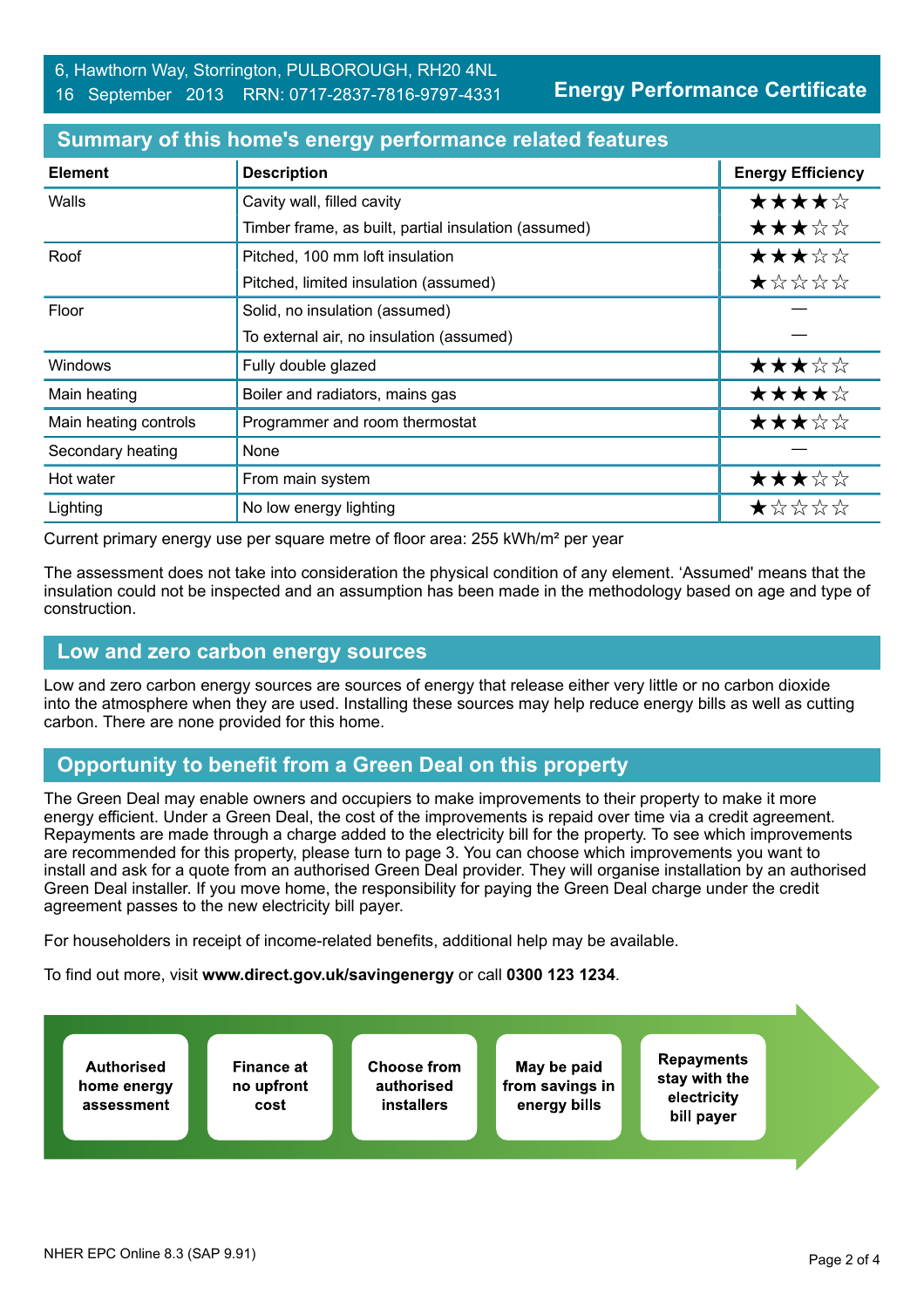#### 6, Hawthorn Way, Storrington, PULBOROUGH, RH20 4NL 16 September 2013 RRN: 0717-2837-7816-9797-4331

## **Recommendations**

The measures below will improve the energy performance of your dwelling. The performance ratings after improvements listed below are cumulative; that is, they assume the improvements have been installed in the order that they appear in the table. Further information about the recommended measures and other simple actions you could take today to save money is available at **www.direct.gov.uk/savingenergy**. Before installing measures, you should make sure you have secured the appropriate permissions, where necessary. Such permissions might include permission from your landlord (if you are a tenant) or approval under Building Regulations for certain types of work.

Measures with a green tick are likely to be fully financed through the Green Deal since the cost of the measures should be covered by the energy they save. Additional support may be available for homes where solid wall insulation is recommended. If you want to take up measures with an orange tick  $\bullet$ , be aware you may need to contribute some payment up-front.

| <b>Recommended measures</b>                        | <b>Indicative cost</b><br>per year |       | <b>Typical savings</b><br><b>Rating after</b><br><b>improvement</b> |  |
|----------------------------------------------------|------------------------------------|-------|---------------------------------------------------------------------|--|
| <b>Floor Insulation</b>                            | £800 - £1,200                      | £79   | <b>D61</b>                                                          |  |
| Low energy lighting for all fixed outlets          | £105                               | £43   | <b>D63</b>                                                          |  |
| Heating controls (thermostatic radiator<br>valves) | £350 - £450                        | £ 32  | <b>D64</b>                                                          |  |
| Replace boiler with new condensing<br>boiler       | £2,200 - £3,000                    | £176  | C72                                                                 |  |
| Solar water heating                                | £4,000 - £6,000                    | £ 37  | C73                                                                 |  |
| Solar photovoltaic panels, 2.5 kWp                 | £9,000 - £14,000                   | £ 254 | <b>B82</b>                                                          |  |

#### **Alternative measures**

There are alternative measures below which you could also consider for your home.

- **•** Air or ground source heat pump
- **•** Micro CHP

#### **Choosing the right package**

Visit **www.epcadviser.direct.gov.uk**, our online tool which uses information from this EPC to show you how to save money on your fuel bills. You can use this tool to personalise your Green Deal package. **Public services all in one place** part of the place of the place of the place

| l Green Deal package ∣             | Typical annual savings |
|------------------------------------|------------------------|
|                                    | Total savings of £79   |
| Electricity/gas/other fuel savings | f0/ f79/ f0            |



You could finance this package of measures under the Green Deal. It could **save you £79 a year** in energy costs, based on typical energy use. Some or all of this saving would be recouped through the charge on your bill.